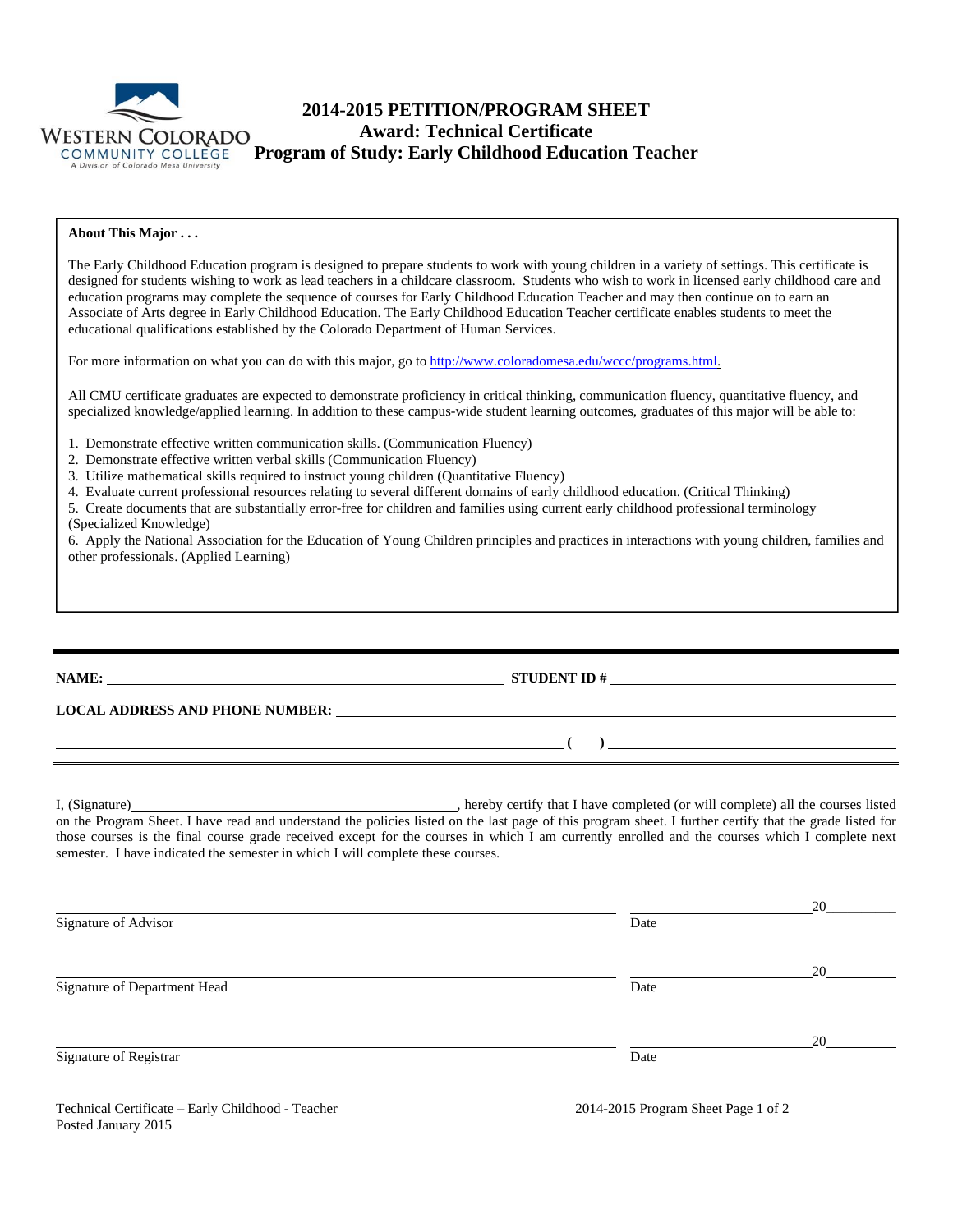**Students should work closely with a faculty advisor when selecting and scheduling courses prior to registration.** See the "Undergraduate Graduation Requirements" in the catalog for additional graduation information.

Degree Requirements:

- 2.00 cumulative GPA or higher in all coursework
- 2.00 cumulative GPA or higher in coursework toward the major content area

 A student must follow the CMU graduation requirements either from 1) the program sheet for the major in effect at the time the student officially declares a major; or 2) a program sheet for the major approved for a year subsequent to the year during which the student officially declares the major and is approved for the student by the department head. Because a program may have requirements specific to the degree, the student should check with the faculty advisor for additional criteria. It is the student's responsibility to be aware of, and follow, all requirements for the degree being pursued. Any exceptions or substitutions must be approved by the student's faculty advisor and Department Head.

#### **Required Early Childhood Education Courses** (16 Semester Hours)

| Course No Title                                        | Sem.hrs Grade Term |
|--------------------------------------------------------|--------------------|
| EDEC 101 Introduction to Early Childhood               |                    |
| OR.<br>EDEC 113 Infant and Toddler Theory and Practice |                    |
| EDEC 102 Introduction to Early Childhood Lab           |                    |
| OR.                                                    |                    |
| EDEC 114 Infant/Toddler Lab Techniques                 |                    |
| OR.                                                    |                    |
| EDEC 299 Student Teaching                              |                    |
| EDEC 103 Guidance Strategies                           | 3 credits          |
| EDEC 122 Ethics in Early Childhood Education           | $1 \text{ credit}$ |
| EDEC 240 Curriculum & Development in EC                |                    |
| EDEC 238 Early Childhood Development                   | 3 credits          |
|                                                        |                    |

Total: 16 credits

## **SUGGESTED COURSE SEQUENCING FOR A TECHNICAL CERTIFICATE IN Early Childhood Teacher**

This is a recommended sequence of course work. Certain courses may have prerequisites or are only offered during the Fall or Spring semesters. It is the student's responsibility to meet with their advisor and check the 2 year course matrix on the Colorado Mesa website for course availability.

| <b>First Semester</b>                        | <b>Hours</b>  |
|----------------------------------------------|---------------|
| EDEC 101 Introduction to Early Childhood     |               |
| OR.                                          | 3             |
| EDEC 113 Infant/Toddler Theory and Practice  |               |
| EDEC 103 Guidance Strategies                 | 3             |
| EDEC 122 Ethics in Early Childhood Education | $\frac{1}{7}$ |
|                                              |               |
| <b>Second Semester</b>                       | <b>Hours</b>  |
| EDEC 102 Introduction to Early Childhood Lab |               |
| OR.                                          |               |
| EDEC 114 Infant/Toddler Lab Techniques       |               |
| OR.                                          |               |
| EDEC 299 Student Teaching                    | 3             |
| EDEC 240 Curriculum & Development in EC      | 3             |
| EDEC 238 Early Childhood Development         | $rac{3}{9}$   |
|                                              |               |
|                                              |               |

Technical Certificate – Early Childhood - Teacher 2014-2015 Program Sheet Page 1 of 2 Posted January 2015